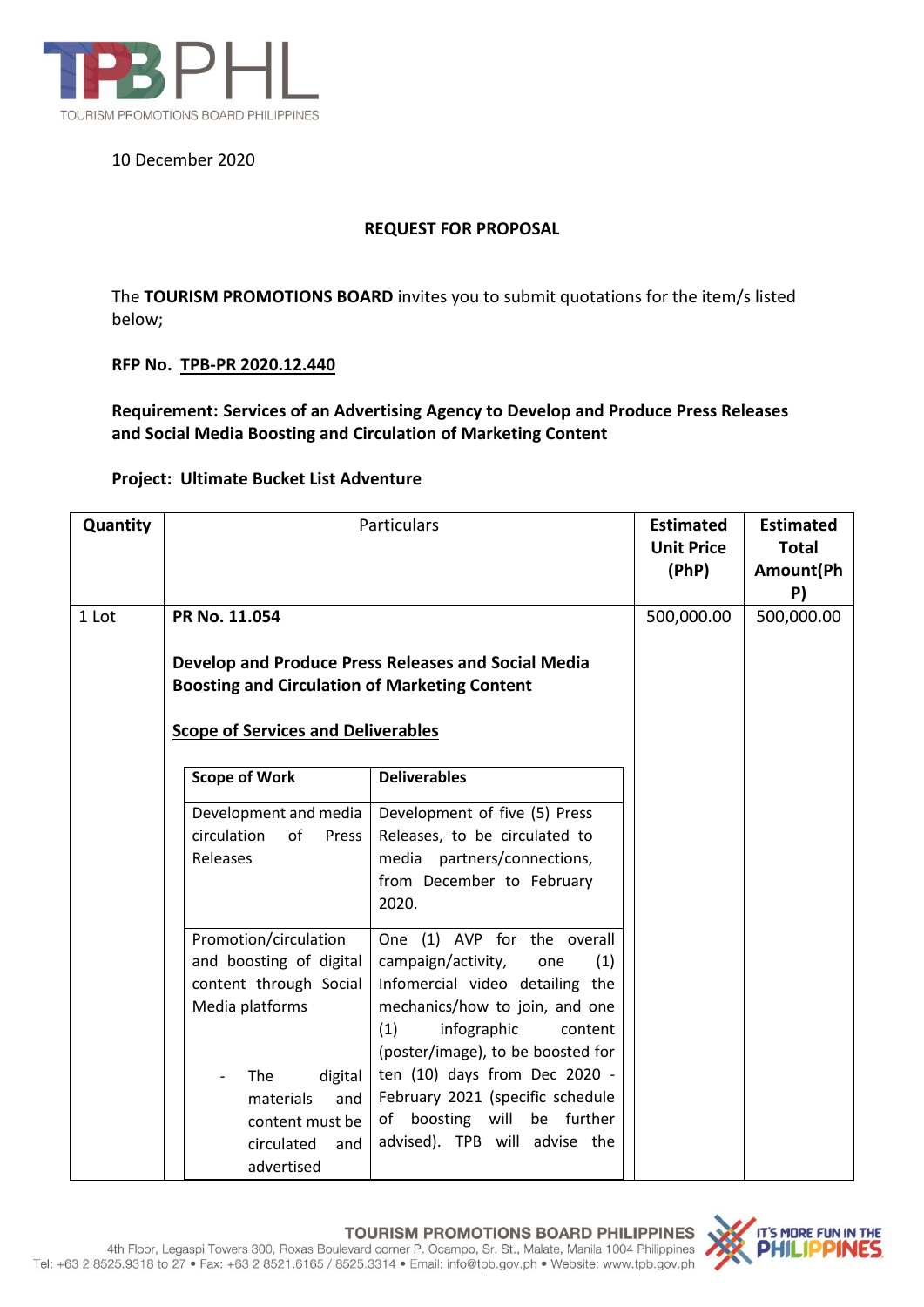| through<br>winning bidder once the contents<br>agreed/authoriz<br>are ready for boosting.<br>Facebook,<br>ed<br>Instagram, and<br>YouTube<br>The ten (10) days of native posting<br>accounts of the<br>will be divided from December<br>TPB.<br>2020 to February 2021, targeting a<br>maximum of 50,000 local social<br>media users per day.<br>completion<br>of<br>Upon<br>the<br>promotional campaign, submit a<br>terminal<br>report<br>with<br>its<br>supporting documents to TPB.<br>All deliverables to be released and<br>boosted must be with approval<br>from the TPB. |  |  |  |
|---------------------------------------------------------------------------------------------------------------------------------------------------------------------------------------------------------------------------------------------------------------------------------------------------------------------------------------------------------------------------------------------------------------------------------------------------------------------------------------------------------------------------------------------------------------------------------|--|--|--|
|                                                                                                                                                                                                                                                                                                                                                                                                                                                                                                                                                                                 |  |  |  |
|                                                                                                                                                                                                                                                                                                                                                                                                                                                                                                                                                                                 |  |  |  |
|                                                                                                                                                                                                                                                                                                                                                                                                                                                                                                                                                                                 |  |  |  |

**Project Duration:** From receipt of Notice to Proceed until February 2021

### **Qualification of the Bidder**

1. The agency must be a reputable advertising agency with the required workforce/personnel staff. The agency must be duly registered under Philippine laws.

### *Submit Articles of Incorporation*

2. The agency must have been continuously active in the industry for at least three (3) years and must have undertaken and produced a similar campaign in the last three (3) years.

### *Submit list of ongoing and completed private and government contract for the last 3 years whether similar or not similar in nature to the project.*

3. The minimum required workforce/personnel assigned to this Project should be the Agency/Provider's organic personnel.

*Submit CV of the key personnel to be assigned to the project*